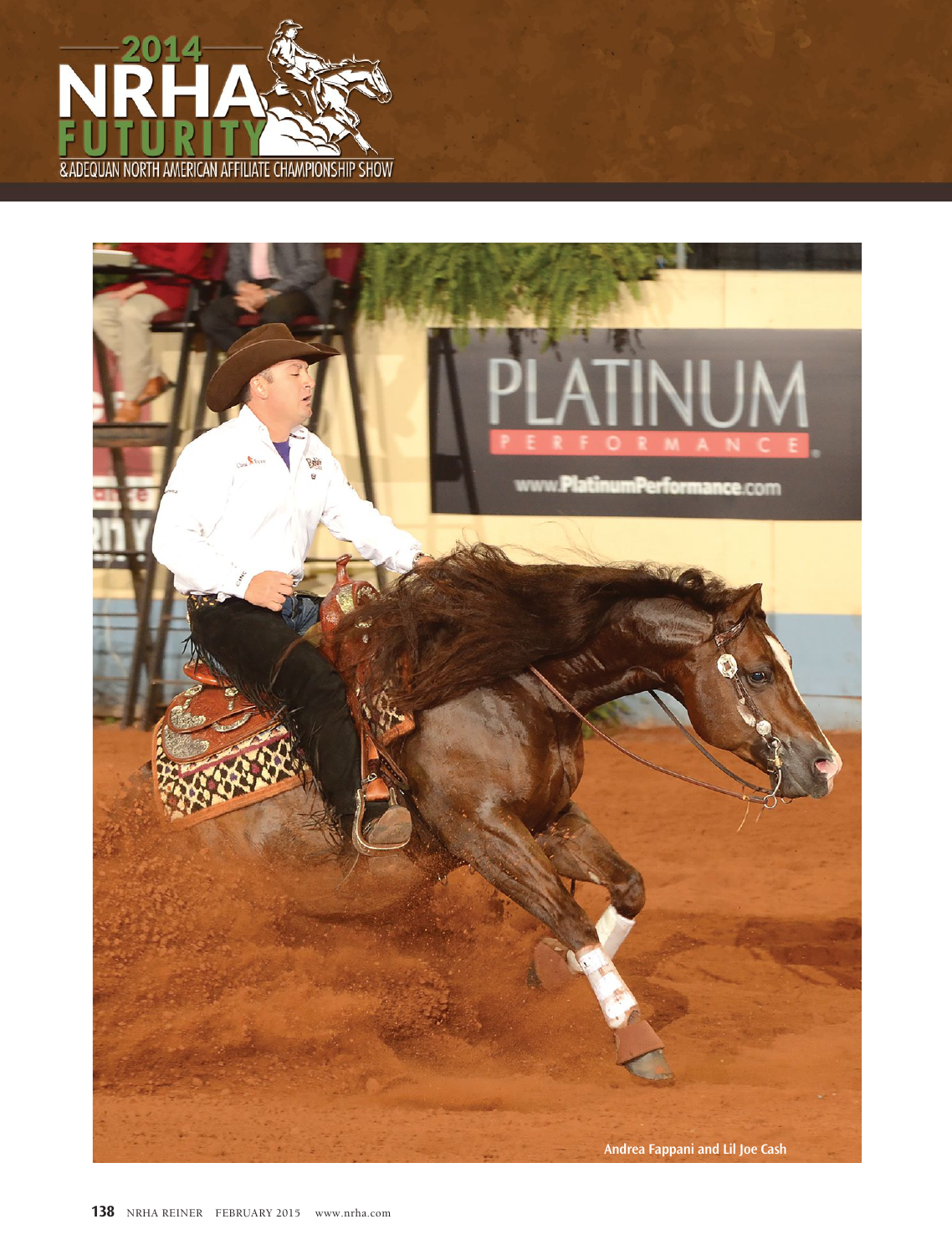## \$75,000 NRHA OpenWorld Championship Shootout

FAPPANI CAPTURES #4 ON LIL JOE CASH.

## **BY LAURA MAE SCHOELLER, PHOTOGRAPHY BY WALTENBERRY**

OW IN ITS FIFTH YEAR, THE \$75,000-ADDED NRHA Open World Championship Shootout has quickly become a main attraction for reining enthusiasts who come to the NRHA Futurity & North American Affiliate Championship Show (NAAC) each year to watch the best of the best in action. And this year was no different as it featured 22 world-class horses with combined earnings of nearly \$2.3 million. Entries included 2011 NRHA Futurity Open Champion Lil Joe Cash, National Reining Breeders Classic (NRBC) Champions Blue Collar Tag (2014) and Wimpyneedsacocktail (2013), NRBC Reserve Champion What A Wave (2014) and past Shootout Co-Champion Shiners Chic (2012) as well as past Shootout Reserve Co-Champion Custom Cash Advance (2013). to watch the best of

But it's not always the horses people are coming to see at the Shootout, which featured an equally impressive line-up of riders including NRHA's only Five Million Dollar Rider Shawn Flarida, Three Million Dollar Riders Andrea Fappani and Craig Schmersal, and Million Dollar Riders Jordan Larson and Tom McCutcheon. The Shootout was the main event in the Jim Norick Arena Thursday night, December 4, and seats quickly filled as people waited to cheer on their favorite team. Competitors performed NRHA Pattern 8 beginning with dynamic spins and finishing with the always crowd favorite big sliding stops.

Fappani has dominated the event since its inception and was clearly the crowd and judge's favorite once again as he captured his fourth Shootout championship aboard Lil Joe Cash with a score of 223 for owner Lil Joe Cash, Inc., (Russell Giles) of Waco, Texas. "He definitely performed well for me. This horse has a lot of presence and strong maneuvers so I

didn't need to concentrate too much on preparing him that way. I knew that to do well in this caliber of class I needed to have a clean run, so I focused on keeping him relaxed and worked more on myself than on the horse," Fappani said. "Often when you have this caliber of horse, you override them and then you don't get as much out of them as you would if you just let them do their job. So that's what I concentrated on doing and we had a real good result." In addition to a slew of prizes, Fappani and Lil Joe Cash earned \$21,321 for the championship.

Lil Joe Cash, by Two Million Dollar Sire Nu Chex To Cash and out of RS Lilly Starlight by Million Dollar Sire Grays Starlight, and Fappani have quite a successful history together. After winning the 2011 NRHA Futurity the duo went on to become NRBC and NRHA Derby finalists where they placed eighth and fourth, respectively. Their next big event was the American Quarter Horse Association (AQHA) World Championship Show where they captured the 2012 Junior Reining World championship. Switching the focus to the stallion's breeding career, Lil Joe Cash was retired from the show arena in 2013. "I actually haven't had him in training for almost a year and a half because there has been a lot of interest in him as a stud. So because I am on the West Coast and most of the breeding gets done in the central part of Texas, we put showing on the back burner for him and I wasn't sure if we were ever going to show him again since he's doing so well with the breeding," Fappani said.

But about two months before the Futurity, Giles and the stallion's manager, NRHA Professional Brent Loseke, approached Fappani to see if he would be interested in showing Lil Joe Cash in the Shootout, which is held during a time of year that wouldn't interfere with the stallion's breeding season. "Obviously RESULTS MAY NOT BE OFFICIAL AT TIME OF PUBLICATION, PLEASE REFER TO THE OFFICIAL RESULTS PUBLISHED ON THE NRHA WEBSITE.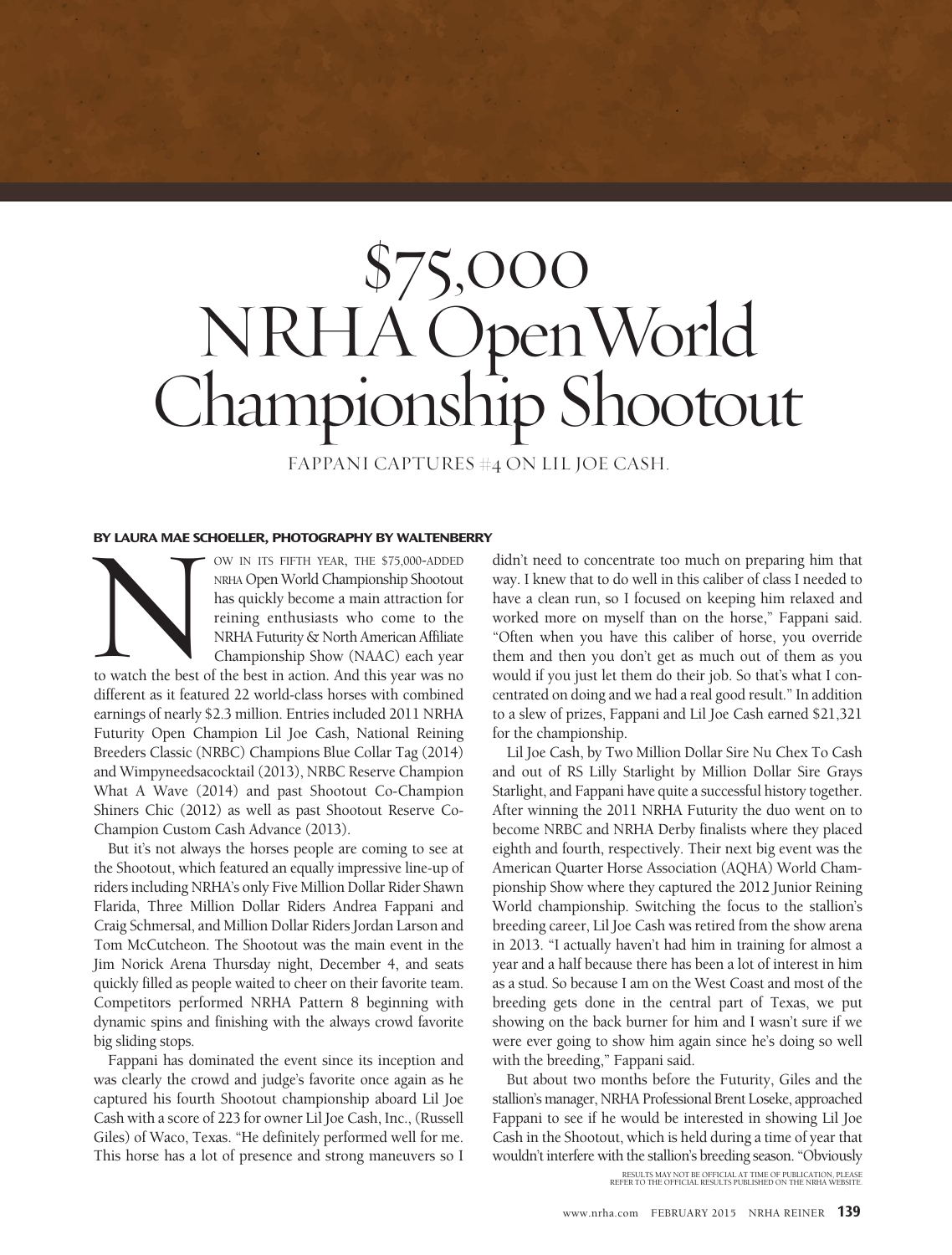



I was excited about it but I told them that after a year and a half of the horse doing nothing I didn't know if I had enough time to get him ready. So, I told them that I wanted to ride him for a month and see how he felt before I made a commitment to show him again," Fappani said. "I knew right away when I got on him that he didn't miss a beat. He felt just as good as far as the maneuvers go but he also felt a lot more mature, a lot stronger body wise and he felt like he was more relaxed about everything."

Fappani had one more test for Lil Joe Cash before committing to compete in the Shootout. He showed him in Burbank, California, at the California Reining Horse Association Challenge Derby at the end of October to make sure he still had the same

horse in the show arena. And Lil Joe Cash passed with flying colors as they won the Challenge Derby and headed home to prepare for Oklahoma City.

In the Shootout, Fappani and Lil Joe Cash drew up eighteenth out of 22 in the working order, so Fappani knew what he needed to mark to take the lead. As they finished their run with a final stop and back up, Fappani knew it was good and excitedly pumped his fist in the air as Lil Joe Cash showed off his stellar back up. "I was very happy with every part of the pattern and he really performed well, especially after all that time off," Fappani said. "I thought that it was a

great come back and people really liked him. So I think it was a really good thing for his breeding career too."

But Fappani was quick to point out that good horses can only become great ones when they have great owners. "Russell Giles has been a great owner. This is the first horse of this caliber that she has owned in Reining and she has always given me free rein to do what I think is best for the horse. That gives a lot of confidence to a trainer. So to have an owner like that is just as important," Fappani said.

After the Futurity, Lil Joe Cash returned to Texas to prepare for the 2015 breeding season. Although there are not any future shows on the calendar for Lil Joe Cash, Fappani hinted at the possibility of qualifying Lil Joe Cash for the 2018 World Equestrian Games. "I don't know if we'll ever show him again or not. He's in great shape so I would be excited to show him again, but we'll see what happens. If something big comes along that we think will be the right fit for him I'm sure we'll entertain it again," Fappani said.

Schmersal piloted What A Wave to the Shootout Reserve championship with a score of 221 and earnings of \$14,498. "He has just been one of those horses that are super honest and always fun to show. And he just laid it out there for me that night," Schmersal said. "We had a penalty that caught me by surprise but that was my fault. This horse just tries to help you when you walk through the gate."

What A Wave is a 7-year-old stallion by Tidal Wave Jac and out of What A Sunrise by Sunrise Enterprise and according to Schmersal he carries on his sire's talent and honesty in the show pen. He was bred and raised by Sam and Tina Ellis of Sapulpa, Oklahoma, before being purchased by Karl and Terri Roberts of Broomfield, Colorado, as a 2 year old. The Roberts owned What A Wave, aka Dude, for his entire aged events career, but shortly after the awards were presented to